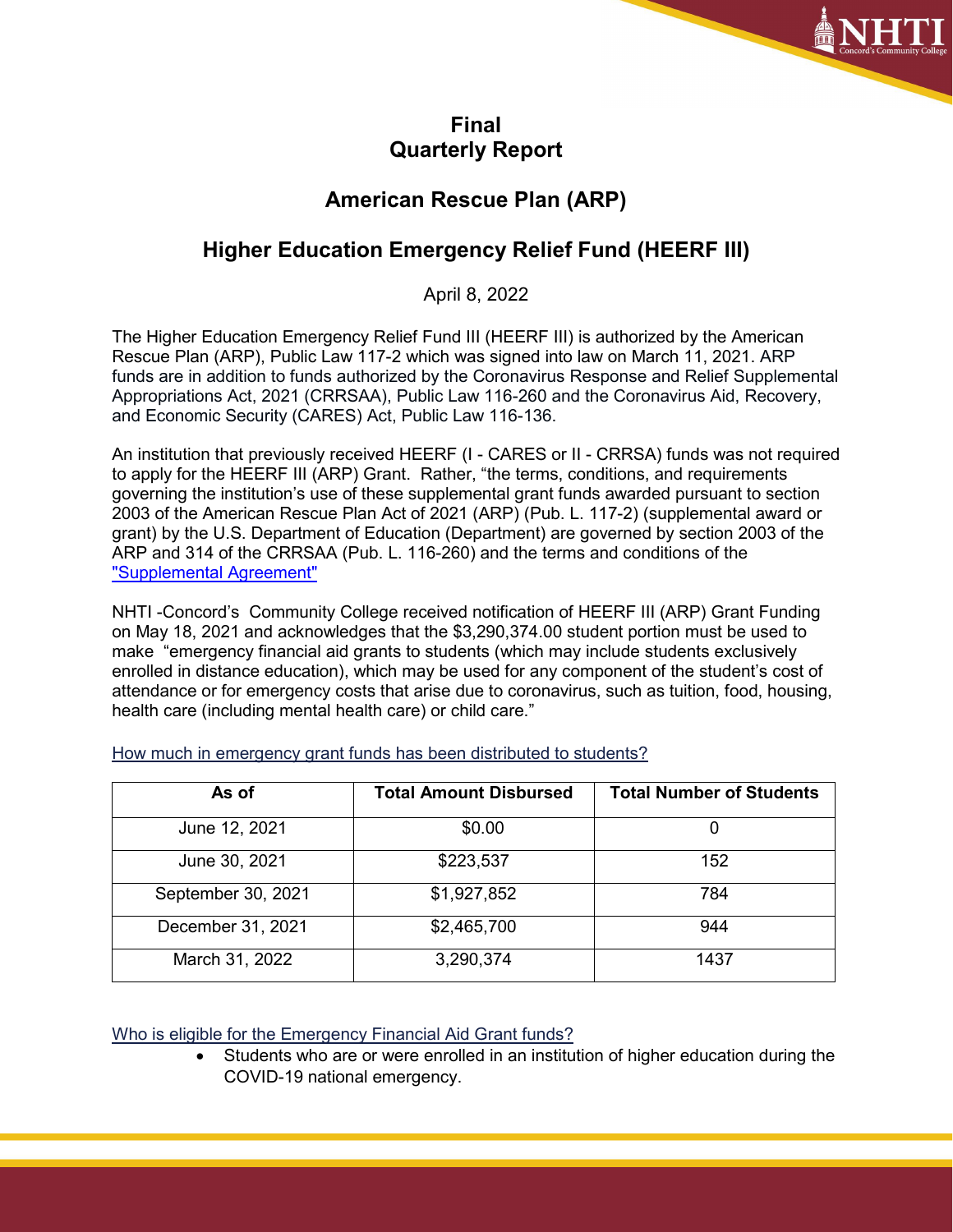| As of              | <b>Estimated Number of Eligible Students</b>             |  |
|--------------------|----------------------------------------------------------|--|
| June 12, 2021      | Considering all students registered for Summer           |  |
| June 30, 2021      | Considering all students registered for Summer           |  |
| September 30, 2021 | Considering all students registered for fall             |  |
| December 31, 2021  | Consider all students registered for the fall semester   |  |
| March 31, 2022     | Consider all students registered for the Spring semester |  |

### How did NHTI – Concord's Community College determine which students will receive funds?

NHTI will follow ARP requirements: "students who are or were enrolled in an institution of higher education during the COVID-19 national emergency are eligible for emergency financial aid grants from the HEERF, regardless of whether they completed a Free Application for Federal Student Aid (FAFSA) or are eligible for Title IV".

At time of report, students are required to complete a simple application by logging into the Student Information System [\(SIS\)](https://login.ccsnh.edu/authenticationendpoint/login.do?Name=PreLoginRequestProcessor&commonAuthCallerPath=%252Fcas%252Flogin&forceAuth=false&passiveAuth=false&service=https%3A%2F%2Fsso.ccsnh.edu%2Fssomanager%2Fc%2FSSB&tenantDomain=carbon.super&sessionDataKey=42798971-514f-4f6c-93f5-0b80472ef7e5&relyingParty=BEISSSOManager&type=cas&sp=BEISSSOManager&isSaaSApp=false&authenticators=BasicAuthenticator:LOCAL) to indicate categories (up to 8) of Coronavirus related financial impact. Application categories:

- 1. Tuition, Fees, Books & Supplies
- 2. Child Care
- 3. Food
- 4. Health Care (including Mental Health)
- 5. Housing
- 6. Internet Access
- 7. Technology
- 8. Utilities

Summer Awards: Students who selected the "Tuition & Fee" category were awarded an amount equal to half of the billed tuition (excluding fees). Selection of any of the other categories resulted in a \$250 per category award.

Fall Awards: Students who selected the "Tuition & Fee" category were awarded an amount equal to billed tuition and fees. Selection of any of the other categories resulted in a \$250 per category award.

Spring Awards: Students who selected the "Tuition & Fee" category were awarded an amount equal to \$215 per credit (full tuition rate) plus billed fees. Selection of any of the other categories resulted in a \$250 per category award. All awards were capped at \$1803. Individual student awards ranged from \$250 to \$1,803.00.

#### How did students receive their funds?

#### **ARP awards have not been awarded/distributed at time of report.**

ARP/HEERF III FINAL Quarterly Report: Q1 (Jant -Mar 2022) Rev 04/01/2022